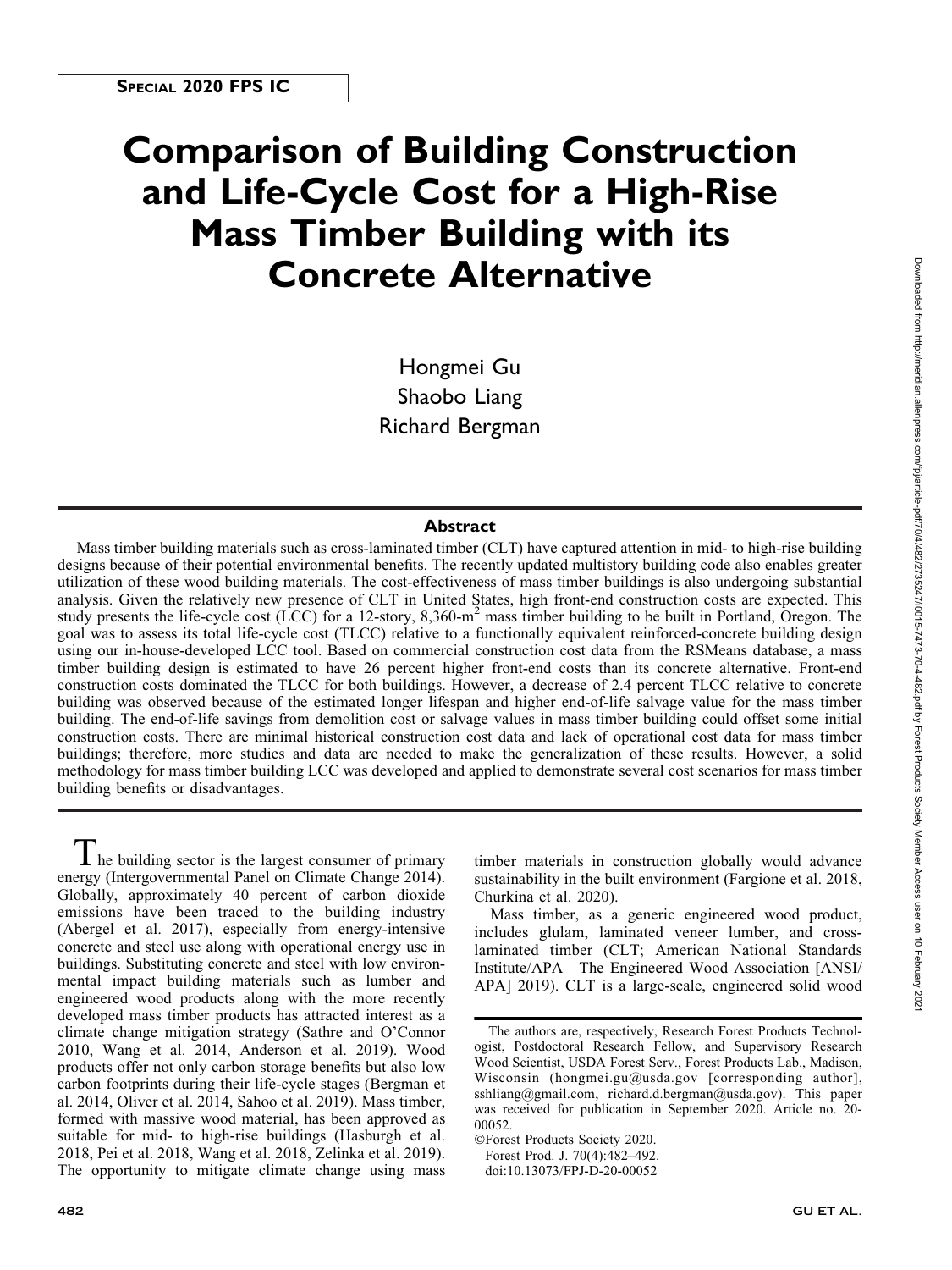panel, fabricated with kiln-dried boards stacked in several odd-numbered layers, usually 3, 5, 7, or 9. Each layer is aligned perpendicularly to its adjacent layer and bonded with structural adhesive. Such engineered products minimize wood's inherited expansion and differential shrinkage problem and increase stability and structural capacity. CLT can provide strength comparable with steel and concrete as structural building materials that can be used as prefabricated walls and floors in building systems (Karacabeyli and Douglas 2013, Anderson et al. 2019). The method to make CLT and similar wood products dates back to the early 20th century in the United States (Walch and Watts 1923). CLT manufacturing and construction has received more consideration in Europe during the past few decades, but more recently it is gaining attention in North America. Several mid- to high-rise mixed-use commercial, residential, and institutional mass timber buildings have been built globally (Forestry Innovation Investment [FII] 2016, WoodWorks 2019), and interest in using CLT in North America is expanding. The updated 2021 International Building Code includes mechanisms for using mass timber in new construction Type IV-A/B/C for up to 18 stories for residential and commercial buildings (Breneman and Richardson 2019).

Current CLT research has focused on structural, moisture, acoustic, thermal, market, and environmental performances to promote CLT use in mid- to high-rise residential building (Williamson and Ross 2016, Oregon BEST 2017, Zelinka et al. 2019, Scouse et al. 2020). One of the greatest advantages of a CLT structure is the safety and efficiency during the construction process brought about by easy material handling and off-site prefabrication of the CLT panels (ThinkWood 2018, APA 2019) along with decreased waste generation and noise level on the building site. In addition to the renewable nature of wood, mass timber structures also exhibit a significantly lower carbon footprint compared with similar structure made from concrete (Karacabeyli and Douglas 2013, Pierobon et al. 2019, Dong et al. 2020, Liang et al. 2020). The cost-effectiveness of mass timber buildings has received attention from academies and industries. The construction cost differential between mass timber and other traditional building structures is under hot debate (Oregon BEST 2017, Kremer and Ritchie 2018, Cary Kopczynski & Company 2018, Smith et al. 2018) because very little transparent data and cost analyses are available on the market. This makes the estimation of initial costs for mass timber buildings hard to generalize. Life-cycle cost (LCC) performance to examine the total economic effectiveness of mass timber buildings is even more limited.

LCC analysis is an economic technique to evaluate the total cost performance of an ownership over a designed study period (Dwaikat and Ali 2018). In the building industry, LCC analysis is applied to compare different design options of whole buildings, building systems, and building materials (ASTM International 2017, Tam et al. 2017). It is used to determine the cost-effectiveness of building designs or explore trade-offs between initial costs and long-term cost savings and to identify cost-effective systems for a given application. Limited LCC research has been conducted to compare mass timber buildings with traditional concrete and steel buildings. One recent publication (Liang et al. 2019) developed the methodology set-up and comparison scheme to provide information on cost-performance for mid- to high-rise mass timber

buildings. The publication was intended to set up the LCC tool for mass timber buildings but with only a hypothetical case analysis.

As part of a larger project centered on a pioneering highrise mass timber building named Framework, Kelley and Bergman (2017) focused on the LCC analysis (LCCA) task. The analysis included different scenarios to compare the cost-performance of a high-rise CLT mass timber building from the construction document (CD) with a concrete alternative building with schematic design (SD). The SD phase in construction design entails comprehensive and detailed drawings (e.g., sections, floor plans, elevations, schedule), whereas the CD is the final blueprint that contains details from structural to mechanical, electrical, and plumbing systems along with material quality and quantity specifications. With these practical design data from the Framework building, the LCC tool developed by Liang et al. (2019) will be applied in this study.

Despite the important role that LCCA plays in helping architects, property owners, and even policy makers make decisions on material choice, historically there have been challenges with the method (Evison et al. 2018, Anderson et al. 2019). These challenges come from incomplete data for maintenance and replacement costs associated with the new mass timber buildings, as well as uncertainty about the endof-life schemes for CLT mass timber buildings (Anderson et al. 2019). LCCA methods need to address the uncertainties and incomplete data as well as risk factors inherent with system inputs in order to provide a conclusive analysis. Therefore, sensitivity analysis using the LCCA developed in this study is included at the end to show the potential cost benefits of the mass timber building with these uncertainties in the mass timber building sector.

## Goal and Scope

The goal of this study was to compare the total life cycle cost of a mass timber building with its functionally equivalent concrete alternative using the LCCA methodology developed by Liang et al. (2019) following the general guidelines of ASTM E917-17 and ISO 15686-5 standards (ASTM International 2017, International Organization for Standardization 2017). The LCCA tool was applied to the construction design for the Framework 12-story mixed-use office and apartment complex mass timber building in Portland, Oregon. The scope of this building LCCA covered building construction cost, operational cost, maintenance and repair (M&R) cost, and residual value and/or demolition cost at the end of building life for a study period of 60 years. It should be noted as a point of uncertainty (Kuzman and Sandberg 2017, Markström et al. 2019) that the design for this mass timber building was assumed to last for 100 years as explicitly specified by the building architect (Heppner 2018). In addition, financial variables such as discount and escalation rates were used in the analysis, whereas the land acquisition, planning, and externalities such as management and insurance were excluded.

## Building Design

As the first high-rise mass timber building in the United States, a 12-story,  $8,360 \text{--} m^2$  floor area, mixed-use officeapartment complex was designed using CLT and glulam materials. The design for the mass timber building was a detailed CD with materials takeoff. The building was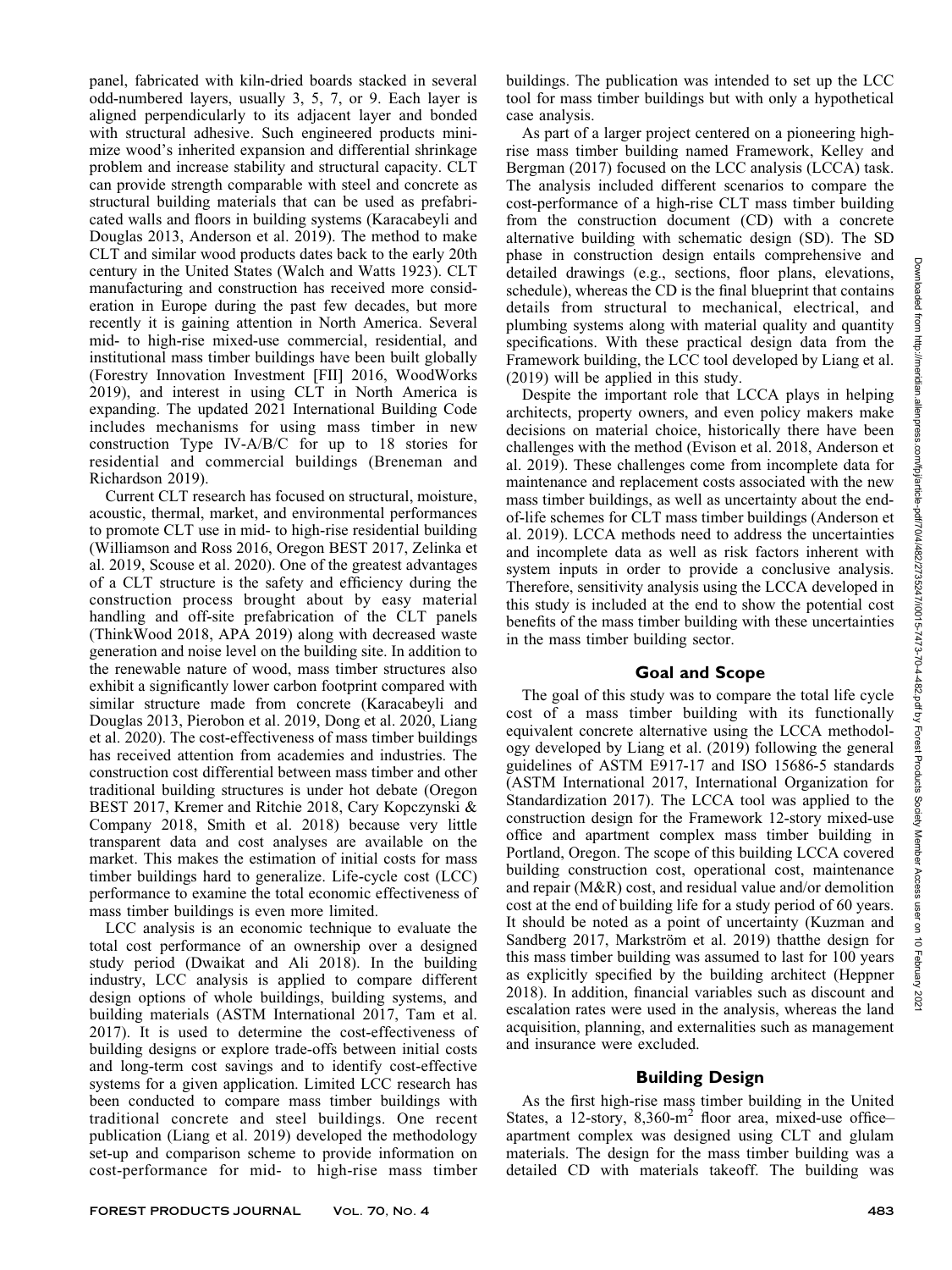designed to be built in Portland, Oregon, but the project was on hold as a result of funding gaps (Framework 2020). Then a functionally equivalent building with concrete and the same fire-proofing performance, insulation, and energy consumption outcomes was also designed for a comparison analysis. Both building designs were completed by LEVER Architecture (Portland, Oregon) with additional structural design and analysis from their partner, KPFF Engineering (Seattle). Both buildings comply with Type 1B fire-resistive construction code with noncombustible capacities of 2-hour exterior walls, 2-hour structural frame, 2-hour ceiling–floor separation, and 1-hour ceiling–roof assembly. The bill of materials (BOM) for the two buildings was taken from the design blueprints and was grouped into the assemblies of ceilings–roof, floor, foundation, post–beam, and walls. Material quantity comparison of the two buildings is shown in Table 1. Total weight of the mass timber building was about 33 percent less than the concrete building because of the lighter weight of CLT compared with concrete when used in buildings for structural materials.

#### Life-Cycle Cost Analysis Methodology

LCCA is a method to evaluate the cost-effectiveness of building construction from its initial cost including permit and design cost, material and construction cost; its use stage cost including utility, maintenance, and replacement; and end-of-life building deconstruction demolition costs with residual and salvage value. The LCC also encompasses the time value of money by discount feature costs as they occur with time. Inflation was excluded with real-term price escalation rates applied to utilities. The future value of money is discounted to the present value (PV) in the LCC calculations to be able to sum and compare the results. These calculations are presented as follows.

#### Life-cycle cost computation

To analyze the cost-effectiveness of the mass timber building from a whole-life-cycle perspective, the building's total life-cycle cost (TLCC) was calculated as the PV of construction cost (PV $_{\text{Construction}}$ ), utility cost (PV $_{\text{Utility}}$ ), M&R cost ( $PV_{M\&R}$ ), and residual–salvage value or cost at the end of building service life or study period ( $PV_{EoL}$ ; Eq. 1).

$$
TLCC = PV_{Construction} + PV_{Utility} + PV_{MR} + PV_{EoL} \quad (1)
$$

The costs occurring in any future year cannot be simply summed because of the effect of time on the value of money. They must be discounted to the PV of base-year dollars prior to summation, as shown in Equation 2. The PV is the current value of a future lump sum of money or stream

Table 1.—Material comparison of mass timber building and concrete alternative building.

|                     |           | Mass timber building | Concrete building |            |  |
|---------------------|-----------|----------------------|-------------------|------------|--|
| Building assemblies | Mass (kg) | Percentage           | Mass $(kg)$       | Percentage |  |
| Ceilings-roof       | 214,865   | 4.2                  | 105,250           | 1.4        |  |
| Floors              | 2,965,104 | 57.9                 | 4,653,033         | 61.6       |  |
| Foundation          | 335,531   | 6.5                  | 412,998           | 5.5        |  |
| Columns and beams   | 339,600   | 6.6                  | 447,186           | 5.9        |  |
| Walls               | 1,269,582 | 24.8                 | 1,929,490         | 25.6       |  |
| Total               | 5,124,683 | 100                  | 7,547,958         | 100        |  |

of cash flows given a specified rate of return or discount rate.

$$
PV = \sum_{t=0}^{N} \frac{C_t}{(1+d)^t}
$$
 (2)

where  $C_t$  = the sum of all relevant costs (\$) occurring in year t;  $d =$  discount rate; and  $N =$  the study period (number of years).

The construction cost  $PV_{Construction}$  is the direct building construction cost in the year 0. It includes the cost of building materials, labor, and overhead during the construction process. The PV of utility cost  $(PV<sub>Utility</sub>)$  includes PV of electricity (PV $_{\text{Electricity}}$ ), natural gas (PV $_{\text{Gas}}$ ), and water  $(PV<sub>Water</sub>)$  costs (if applicable), as shown in Equation 3. The utility components use the same formula to calculate the PV. For example, the PV of electricity ( $PV_{\text{Electricity}}$ ) is the summation of discounted electricity cost including projected utility price escalation, as shown in Equation 4.

$$
PV_{Utility} = PV_{Electricity} + PV_{Gas} + PV_{Water}
$$
 (3)

PV<sub>Electricity</sub> = 
$$
\sum_{t=1}^{N} \frac{A_0 \times (1+e)^t}{(1+d)^t}
$$
 (4)

where  $A_0$  = the estimated annual cost (\$) in base year 0;  $e = \leftarrow$ the price escalation rate;  $d =$  the discount rate; and  $N =$  the study period (year).

The PV of total M&R cost  $(PV_{M\&R})$  is the sum of PV of annual maintenance, nonannual repair, and major replacement, as shown in Equation 5. The calculation of PV for M&R costs shares the same approach with electricity PV calculation in Equation 4.

$$
PV_{MR} = PV_{Maintename} + PV_{Repair} + PV_{Replacement}
$$
 (5)

The PV of building residual value at the end of the study period is estimated through linear deterioration of building construction cost for the building life span. The demolition cost and salvage value, when the building reached its end of service life, were estimated using RSMeans data (RSMeans 2018). More details on this LCC calculation model can be found in Liang et al. (2019).

#### Cost data and financial variables

The building construction cost estimation relies on the BOMs from the architectural designs and material cost data from RSMeans. RSMeans is a database of current building construction cost estimates. It includes localized industryaveraged cost data for construction materials, labor, transportation, and storage. The operational energy use such as daily electricity, natural gas, and water usage usually can be estimated through energy simulation software and plumbing design systems. The operational cost can be calculated by multiplying energy and water use by the current utility rate. The building M&R cost could be collected from a commercial database for building construction, such as RSMeans, or based on professional inputs. The M&R cost for mass timber buildings is not available at this time and is difficult to obtain because most mass timber buildings in North American have been built within the past 10 years and no recorded historical data are available. Therefore, the M&R costs were estimated based on M&R frequencies from a case study using an Athena report (Gu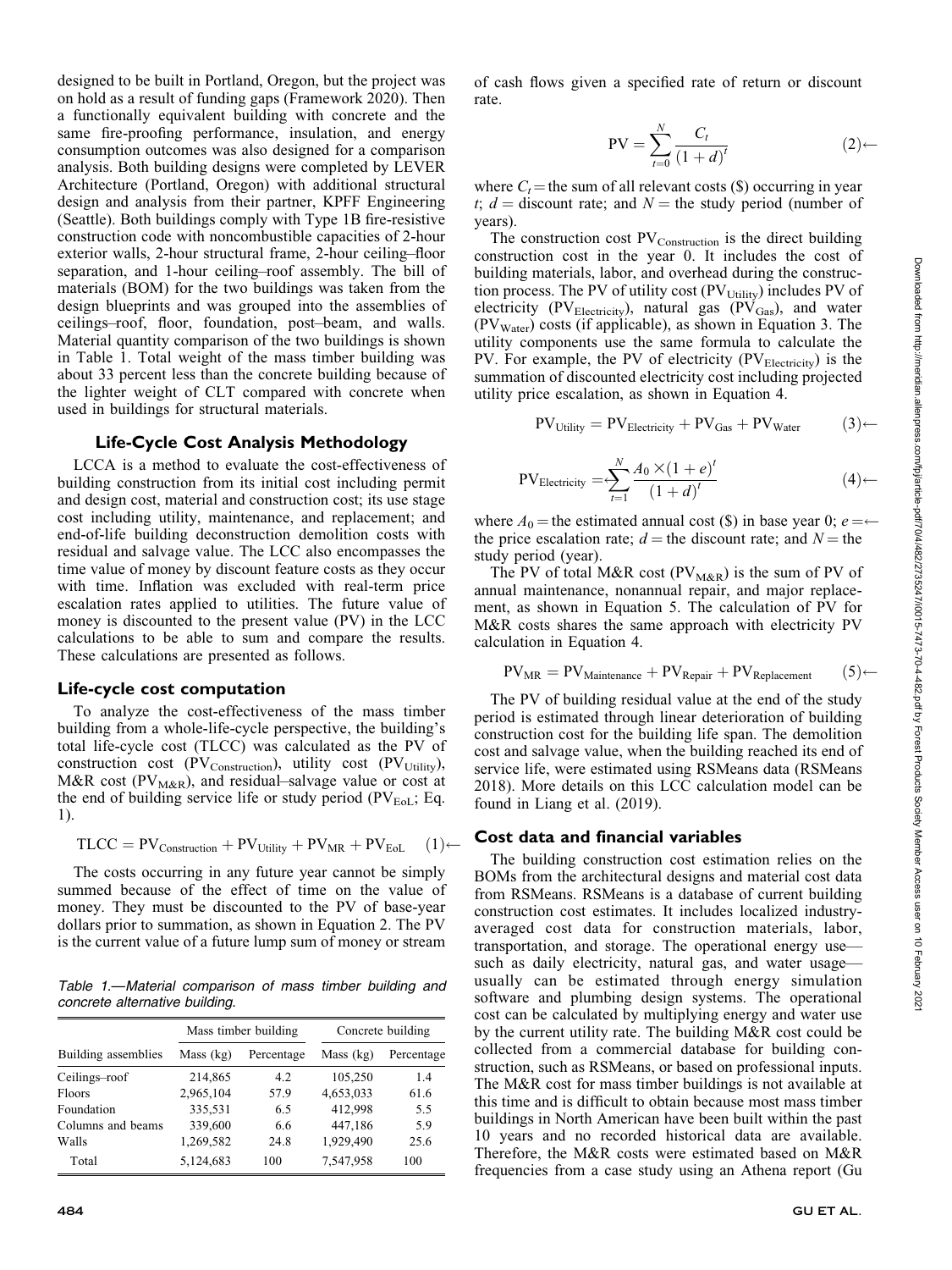and Bergman 2018) and the unit material costs from the RSMeans database.

The discount rate varies to reflect the building owner's expected return and risk on investment. Other variables such as utility prices and escalation rate could be obtained from relevant authorities. In this study, the discount and escalation rates were used in their real terms. A discount rate of 3 percent was assumed, and escalation rates for electricity (1%), natural gas (2%), water (4.5%), and labor wages (0.6%) were based on US government statistics and the literature (US Department of Energy 2017, Lavappa and Kneifel 2018, US Department of Labor Bureau of Labor Statistics 2018).

The utilities and M&R recurring costs are expected to increase at their escalation rates, and the future costs need to be calculated in the base year dollars, as shown in Equation 6:

$$
A_t = A_0 \times (1 + e)^t \tag{6} \leftarrow
$$

where  $A_t$  = the annual cost (\$) in year t;  $A_0$  = the estimated annual cost (\$) in base year 0; and  $e =$  the price escalation rate.

## Sensitivity analysis

This LCCA study includes various uncertainties from input variables and assumptions. Sensitivity analysis is a useful tool to determine how changing independent variables affects the results under a given set of assumptions. Such analysis will provide the effect of changes in inputs on the outputs and increase the understanding of relationships between input and output in a system.

In the following case study, the sensitivity analysis was applied to the study period (testing study periods ranging from 20 to 75 yr) and the discount rate (ranging between 0% and 10%) to evaluate their impacts on the building LCC analysis. More sensitivity analysis was also completed for the inputs with uncertainties, such as CLT material price, salvage or residual values at the end of building life or end of building study period, and M&R cost for mass timber buildings.

Comparison analysis was completed using different endof-life scenarios to examine the TLCC advantage or disadvantage of the CLT mass timber buildings to assist architects, developers, and policy makers to make sciencebased decisions.

## **Results**

## Construction cost

There were no itemized cost estimates provided from the architects or building contractors for the two designed buildings. Therefore, the material unit, labor, and overhead costs for each material included in the BOMs were quoted from the RSMeans 2018 database. For the most common building materials, cost data can be found from RSMeans database. For CLT, the unit cost was estimated based on the glulam cost, including the labor and overhead cost data found in the RSMeans, as a proxy. These construction costs are all based on the material's regional industry average cost data in Portland, Oregon. The summarized construction costs for the two buildings grouped into building assemblies are presented in Table 2 and Figure 1.

In this case, the mass timber building is estimated to have 88 percent higher total front-end costs compared with the

Table 2.—Two different high-rise building construction costs by assembly types.

|                      | Construction cost estimation (US\$) |           |          |           |  |
|----------------------|-------------------------------------|-----------|----------|-----------|--|
| Assembly type        | Material                            | Labor     | Overhead | Total     |  |
| Ceiling and roof     |                                     |           |          |           |  |
| Mass timber building | 164,819                             | 240,260   | 149,794  | 554,873   |  |
| Concrete building    | 98,592                              | 126,928   | 80,347   | 305,867   |  |
| Floor                |                                     |           |          |           |  |
| Mass timber building | 2,138,568                           | 408,303   | 428,117  | 2,974,988 |  |
| Concrete building    | 574,012                             | 236,041   | 181,824  | 991,877   |  |
| Foundation           |                                     |           |          |           |  |
| Mass timber building | 60,701                              | 50,489    | 37,115   | 148,306   |  |
| Concrete building    | 84,444                              | 71,526    | 53,035   | 209,005   |  |
| Post and beam        |                                     |           |          |           |  |
| Mass timber building | 936,605                             | 142,659   | 170,023  | 1,249,287 |  |
| Concrete building    | 173,503                             | 57,780    | 50,749   | 282,032   |  |
| Wall                 |                                     |           |          |           |  |
| Mass timber building | 1,708,556                           | 1,091,486 | 750,321  | 3,550,362 |  |
| Concrete building    | 1,110,229                           | 975,842   | 635,150  | 2,721,221 |  |
| Total                |                                     |           |          |           |  |
| Mass timber building |                                     |           |          | 8,477,816 |  |
| Concrete building    |                                     |           |          | 4,510,002 |  |

concrete building with the data calculated based on the BOM provided from the building designs and RSMeans database. This was due to the higher price for CLT and glulam as noncommodity products compared with concrete and steel as commodity products. Even though manufacturers of CLT are emerging because of the increasing demands in the building sector, the price is still high as a result of limited suppliers in North America. In the mass timber building, CLT is mainly used in the floor and wall assemblies and glulam is used for post and beam assembly, whereas less expensive concrete is mainly used in these assemblies for the concrete building. If full commercialization of mass timber products is achieved, the front-end cost of high-rise mass timber buildings can become more competitive, especially with the time and cost savings during the erection of high-rise mass timber buildings compared with traditional concrete buildings (FII 2016, Oregon BEST 2017, WoodWorks 2019).

# Total life-cycle cost comparison

The above described methodology (Eqs. 1 to 5) was applied to calculate the TLCC of the two buildings, one with CLT and glulam and one with concrete and steel as the main building materials. Each LCC component (construction cost, operational energy and water cost, M&R cost, and end-oflife deconstruction cost-residual value-salvage value) was calculated separately for each year and then discounted to the base year (year 0) for TLCC.

Annual utility cost data including energy and water consumption are listed in Table 3, in which the electricity and natural gas consumptions were simulated by Integrated Environmental Solutions Virtual Environment software and the water usage was estimated based on the plumbing system design. The prices for electricity, natural gas, and water-sewer were obtained from governmental authorities (City of Portland 2018, Portland Oregon Electricity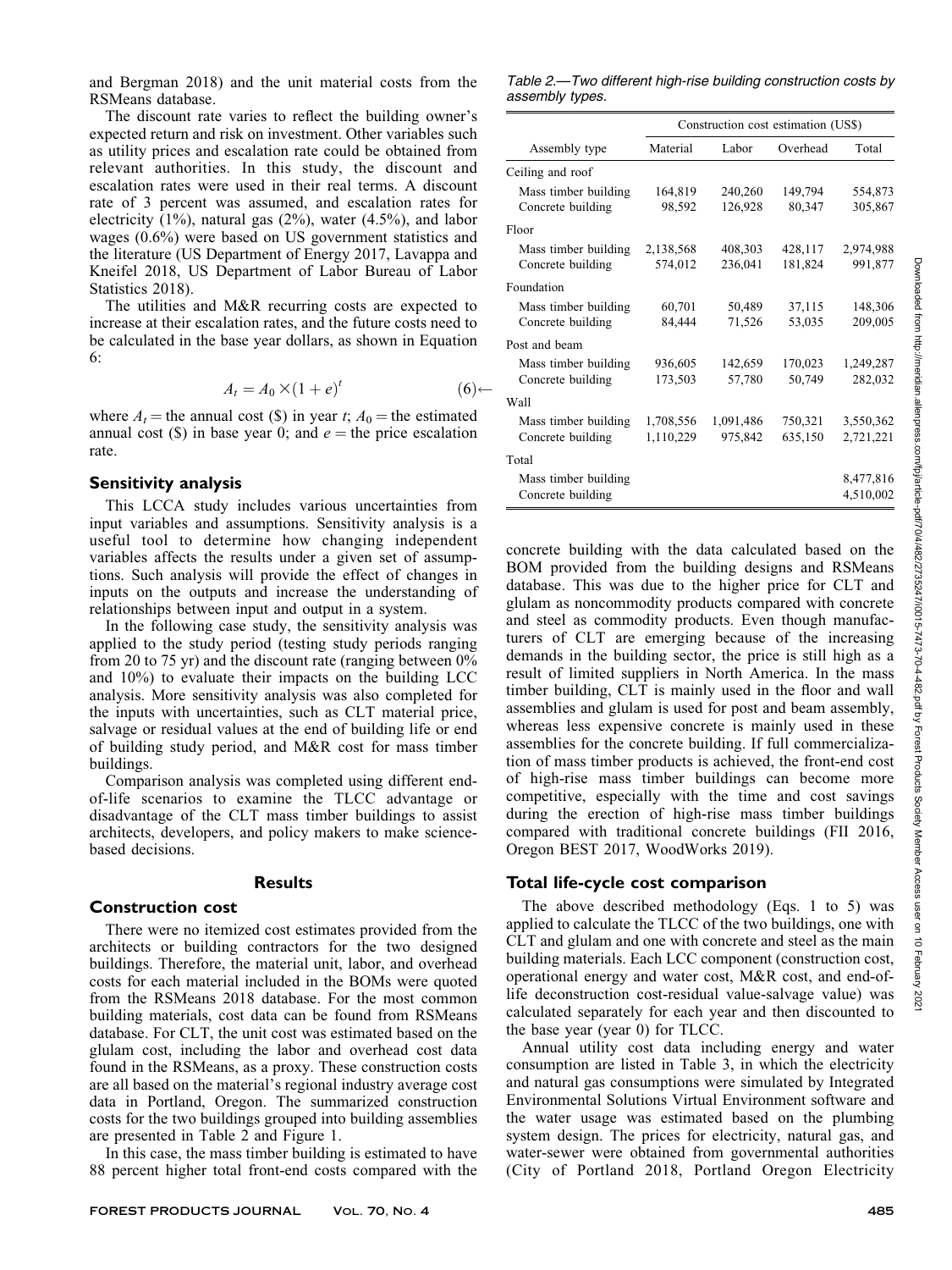

Figure 1.—Front-end construction costs by assembly type for high-rise mass timber and concrete buildings.

Statistics 2018, US Energy Information Administration 2018). The two buildings were designed to be functionally equivalent, so the annual operational energy and water use were the same for both buildings.

In this analysis, extra costs to include interior and exterior doors, exterior windows, fittings and services components, which were not provided in the BOM, were added. The total of the extra costs was estimated as \$10,593,434, based on the square-foot cost estimator in RSMeans. Adding these costs to the construction cost of the buildings resulted in the final front-end costs of \$19,071,250 and \$15,103,437 for the mass timber building and the concrete building, respectively (Table 4).

In this study, we assumed the life span of the mass timber building was 100 years based on the architect's design and the life span of the concrete building was 75 years. This assumption was made based on the survey study of actual service lives of North American buildings by O'Connor (2004). It was discovered that wood buildings lasted longer than concrete buildings primarily as a result of the suitability of buildings. Scenario analyses were conducted that varied the building's service life and study period to evaluate the uncertainty of this key assumption (ASTM International 2017). There is not much difference in the usestage costs of the two buildings because the assumption was made that the two buildings were functionally equivalent. Therefore, only the front-end construction costs and end-oflife cost or value play an important role in the TLCC comparisons.

The TLCCs of mass timber and concrete buildings with a 60-year study period were calculated and given in Table 4.

Under the base assumptions above, the TLCC for the mass timber building was \$25.87 million, which was \$0.64 million (2.4%) lower than the concrete building over 60 years. Specifically, front-end construction costs were 26 percent higher for the mass timber building, but the end-oflife value in year 60 was 153 percent higher than the concrete alternative. For the mass timber building 60-year TLCC, 57 percent of costs were from the construction costs, 31 percent from utility costs, and 12 percent from the M&R costs (excluding the building residual value). The percentage distribution is similar to an Australian study (Islam et al. 2015). Another recent green building study from Malaysia stated that 48 percent of building TLCC is from operational energy costs (Dwaikat and Ali 2018). However, comparing these results with other studies in the literature creates uncertainties because of the different model assumptions, building types, and geographical conditions.

TLCCs for study periods of 20 years, 40 years, and 75 years were also calculated for the two buildings with the methodology described above, and the results are presented in Table 5 and Figure 2. The building's residual value, if not being demolished at the end of the study period, was estimated with a linear deterioration from original construction cost to 0 percent beyond building longevity of 100 years or 75 years for mass timber and concrete buildings, respectively.

Table 4.—60-year study period life-cycle cost for the two highrise buildings with base assumption.  $TLCC = total$  life-cycle cost;  $M&R =$  maintenance and repair; EoL = end-of-life.

| Table 3.—Annual utility cost estimation for the mass timber and |  |
|-----------------------------------------------------------------|--|
| concrete buildings.                                             |  |

| Utility     | Annual<br>use | Unit       | Unit<br>price | Mass timber<br>building<br>(USS) | Concrete<br>building<br>(USS) |
|-------------|---------------|------------|---------------|----------------------------------|-------------------------------|
| Electricity | 738,128.00    | kWh        | \$0.0845      | 62,372                           | 62,372                        |
| Natural gas | 332           | <b>MCF</b> | \$8.88        | 2.947                            | 2.947                         |
| Water       | 2,250.30      | CCF        | \$37.55       | 84,495                           | 84,495                        |

|          | TLCC (US\$)             |                      |                    |  |  |  |
|----------|-------------------------|----------------------|--------------------|--|--|--|
|          | Mass timber<br>building | Concrete<br>building | Difference $(\% )$ |  |  |  |
| Building | 19,071,250              | 15, 103, 437         | 26.3               |  |  |  |
| Energy   | 2,323,166               | 2,323,166            | $\theta$           |  |  |  |
| Water    | 8,183,069               | 8,183,069            | 0                  |  |  |  |
| M&R      | 3,917,780               | 3,921,900            | $\theta$           |  |  |  |
| EoL      | 7,628,500               | 3,020,687            | 152.5              |  |  |  |
| Total    | 25,866,765              | 26,510,884           | 2.4                |  |  |  |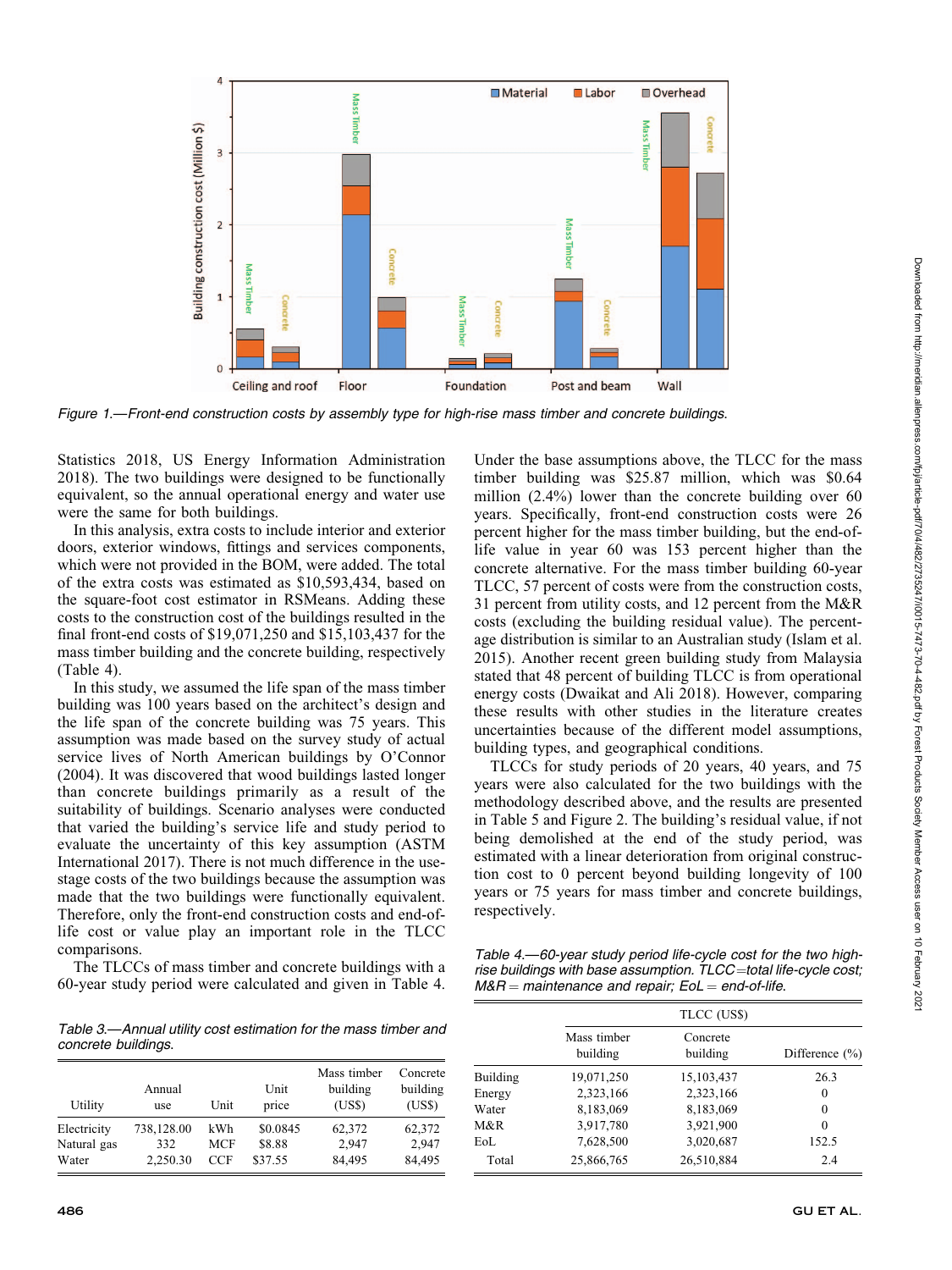Table 5.—Total life-cycle costs (TLCC) of the high-rise mass timber and concrete buildings for different study years.

|    | Building type | Cost categories <sup>a</sup> |           |            |           |            |             |                    |
|----|---------------|------------------------------|-----------|------------|-----------|------------|-------------|--------------------|
| Yr |               | Building                     | Energy    | Water      | M&R       | EoL        | <b>TLCC</b> | Difference $(\% )$ |
| 20 | Mass timber   | 19.071.250                   | 1,079,683 | 1,977,936  | 1.912.585 | 15,257,000 | 8.784.454   | 2.4                |
|    | Concrete      | 15, 103, 437                 | 1,079,683 | 1,977,936  | 1.910.843 | 11,075,854 | 8,996,046   |                    |
| 40 | Mass timber   | 19,071,250                   | 1,817,620 | 4,629,217  | 3,146,949 | 11.442.750 | 17.222.286  | 2.4                |
|    | Concrete      | 15, 103, 437                 | 1,817,620 | 4,629,217  | 3,145,261 | 7,048,271  | 17,647,264  |                    |
| 60 | Mass timber   | 19.071.250                   | 2.323.166 | 8,183,069  | 3.917.780 | 7,628,500  | 25,866,765  | 2.4                |
|    | Concrete      | 15, 103, 437                 | 2,323,166 | 8,183,069  | 3,921,900 | 3,020,687  | 26,510,884  |                    |
| 75 | Mass timber   | 19,071,250                   | 2,595,404 | 11,621,971 | 4,282,553 | 4,767,813  | 32,803,365  | 4.6                |
|    | Concrete      | 15, 103, 437                 | 2,595,404 | 11,621,971 | 4,287,932 | 787,952    | 34,396,697  |                    |

 $a^{a}$  M&R = maintenance and repair; EoL = end-of-life.

The TLCC increased as the study period increased as a result of incurring future costs for utilities and M&R as well as building deterioration. The TLCC for the mass timber building increased from \$8.8 million for 20 years to \$32.8 million for 75 years, in which the PV of building residual value decreased from \$15.3 million to \$4.8 million (Table 5).

When the residual value was included in the TLCC, the higher cost of the mass timber building was reversed at the end of each building study period (Table 5, Fig. 2). There was about a 2.4 to 4.6 percent decrease in TLCC for the mass timber building compared with the concrete building. At the end of 75-year study period, the concrete building was assumed to be demolished. Thus, there is demolition cost and salvage value left in the concrete building. The mass timber building has lower TLCC than the concrete alternative regardless of the study periods under this case assumption.

#### **Discussion**

Mid- to high-rise mass timber construction is just starting in North America and, more specifically, in the United States. Many unknowns exist in the cost estimates for construction and operations, which is causing many

building developers and investors to hesitate to move forward. Therefore, sensitivity analyses and scenario analyses are helpful to reveal the life-cycle cost performance of mass timber buildings affected by these uncertainties.

#### Sensitivity analysis

The discount rate reflects the investor's expectation for return on time value of money. The effect of changing discount rate was evaluated by varying the base case rate of 3 percent down to 0 percent and up to 10 percent. The TLCC results from varying the discount rate for a 60-year study period are shown in Figure 3. The TLCC decreased as the discount rate increased, which was expected because future costs have a lower present value at higher discount rates. The lowest discount rate 0 to 1 percent was comparable with the long-term Treasury bill rate (US Department of the Treasury 2020). With the 1 percent discount rate, the TLCC for 60 years on the mass timber building was \$39.2 million, which was \$0.65 million (1.6%) lower than the concrete building. At the high discount rate of 10 percent, the TLCC for the mass timber building was \$15.0 million, \$0.64 million (4.1%) less than the concrete building. The change of discount rate significantly affected



Figure 2.—Comparing the total life-cycle costs (TLCC) for the high-rise mass timber and concrete buildings under different study years.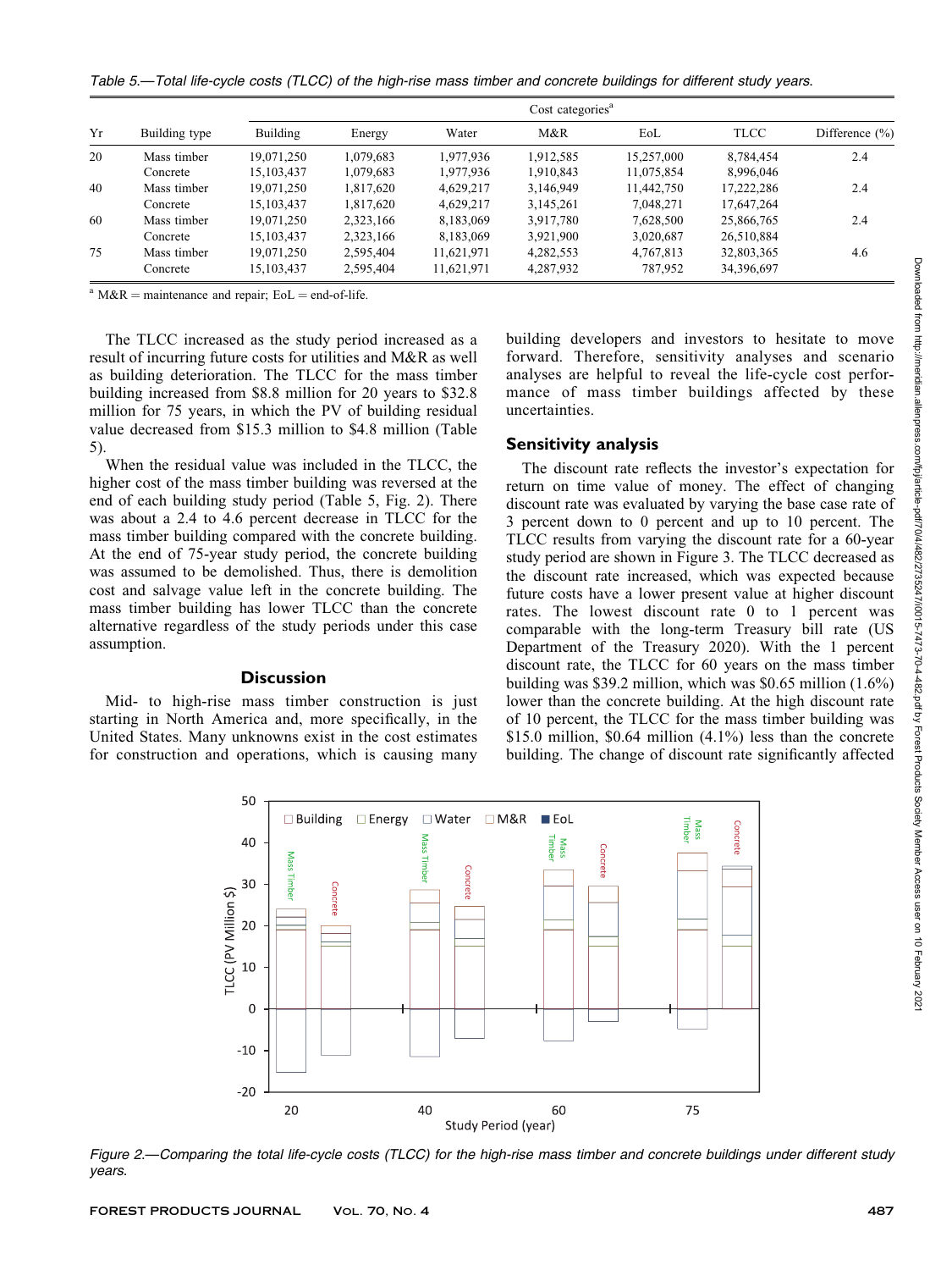

Figure 3.—Impacts on the total life-cycle costs (TLCC) and difference between the two buildings with the change of discount rate.  $PV = present value.$ 

the PV of future costs of utilities, M&R, and building residual value at the end of study period. However, the PV of building construction costs was not affected substantially because the initial construction cost only happens at the early stages. The effects of discount rate variations on TLCC were significant. Therefore, care should be taken when making comparisons with other studies using different discount and inflation assumptions.

More sensitivity analysis was done on the input parameters—including the CLT price, gypsum board usage, M&R cost, residual value, and salvage value—beyond building life span. Figure 4 shows the changes of building TLCC affected by 30 percent variations of each of these costs and values. The TLCC is most sensitive to the building residual value, followed by M&R costs, and then CLT price. An increase or decrease of 30 percent in the CLT price could introduce a 4 percent increase or decrease in TLCC, which is nearly double the estimated TLCC savings.

# Scenario analysis

Scenarios with different assumptions on the building life span for the two comparable buildings and direct front-cost assumptions were made to examine the TLCC performance for the two buildings. Below are the assumptions for each scenario constructed.

Scenario S0 was the base scenario in this study. S0 assumed the life span for the mass timber building was 100 years according to the architect's design, but the concrete building only lasted 75 years with a study period of 60 years. Therefore, at the end of study period, both buildings would have some residual value, and it was estimated by the LCC method with results shown above. Four more scenarios were made with different life span assumptions and recycling values and costs at the end of building life span for the two buildings.

Scenario S1 assumed both buildings would last 75 years before demolition, with a study period of 60 years. Thus,



Figure 4.—Changes in the mass timber building total life-cycle cost (TLCC) at 60-year end of study period from the input values. CLT  $=$  cross-laminated timber; M&R  $=$  maintenance and repair.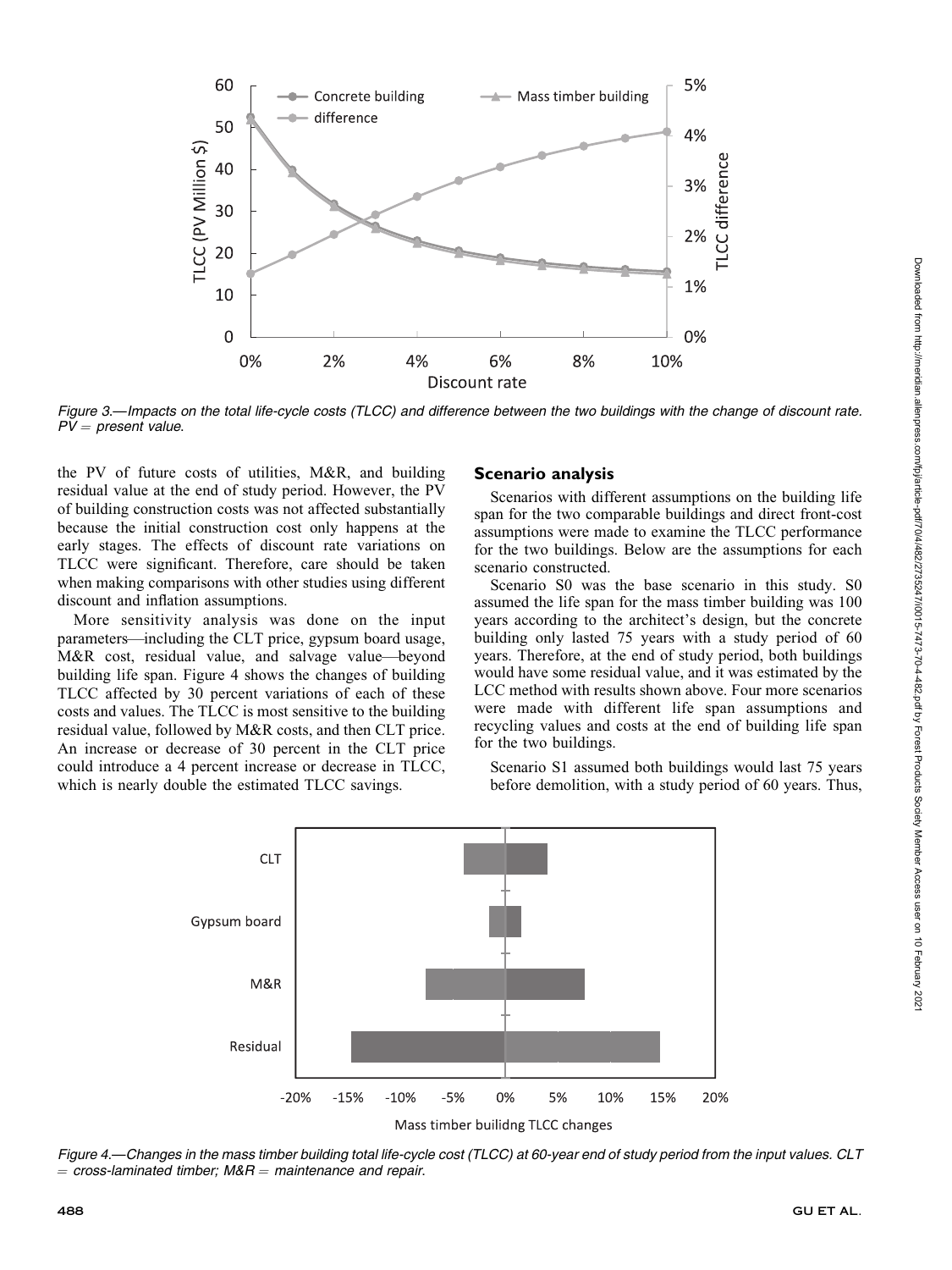both buildings have an estimated residual value at the end of the study period.

Scenario S2 assumed both buildings will last 60 years, with a study period of 60 years. The concrete building would be demolished, whereas the mass timber building would be deconstructed, and 70 percent of CLT and glulam would be further recycled, during which 75 percent of these could be further reused as virgin materials to estimate the salvage values.

Scenario S3 assumed both buildings would be demolished after 75 years, with a study period now extended to 75 years. In this scenario, the deconstruction cost and salvage values of the two buildings were calculated the same as in Scenario S2.

Scenario S4 was based on the default study assumptions (S0) but added \$5 million to the initial construction cost of both buildings to increase the front-end cost. This addition to the front-end cost represented extra cost for building permit applications, design costs, and more.

The resulting TLCCs of the two buildings under these scenarios are shown in Table 6 and Figure 5. From the results of these scenarios, it was found that the TLCC for the mass timber building would have a cost advantage with its

Table 6.—Total life-cycle cost (TLCC) analysis for high-rise mass timber and concrete buildings under various scenarios.

| Scenario <sup>a</sup> | Building     | Energy    | Water      | $M\&R^b$  | EoL <sup>c</sup> | <b>TLCC</b>  | Difference $(\% )$ |
|-----------------------|--------------|-----------|------------|-----------|------------------|--------------|--------------------|
| S <sub>0</sub>        |              |           |            |           |                  |              |                    |
| Mass timber           | 19,071,250   | 2,323,166 | 8,183,069  | 3,917,780 | 7,628,500        | 25,866,765   | 2.4                |
| Concrete              | 15,103,437   | 2,323,166 | 8,183,069  | 3,921,900 | 3,020,687        | 26,510,884   |                    |
| S <sub>1</sub>        |              |           |            |           |                  |              |                    |
| Mass timber           | 19,071,250   | 2,323,166 | 8,183,069  | 3,917,780 | 3,814,250        | 29,681,015   | 12                 |
| Concrete              | 15,103,437   | 2,323,166 | 8,183,069  | 3,921,900 | 3,020,687        | 26,510,884   |                    |
| S <sub>2</sub>        |              |           |            |           |                  |              |                    |
| Mass timber           | 19,071,250   | 2,323,166 | 8,183,069  | 3,917,780 | 1,137,894        | 32, 357, 371 | 6.7                |
| Concrete              | 15, 103, 437 | 2,323,166 | 8,183,069  | 3,921,900 | 787,952          | 30,319,524   |                    |
| S <sub>3</sub>        |              |           |            |           |                  |              |                    |
| Mass timber           | 19,071,250   | 2,595,404 | 11,621,971 | 4,282,553 | 1,137,894        | 36,433,283   | 5.9                |
| Concrete              | 15, 103, 437 | 2,595,404 | 11,621,971 | 4,287,932 | 787,952          | 34,396,697   |                    |
| <b>S4</b>             |              |           |            |           |                  |              |                    |
| Mass timber           | 24,071,250   | 2,323,166 | 8,183,069  | 3,917,780 | 10,400,000       | 28,095,265   | 7.0                |
| Concrete              | 20,103,437   | 2,323,166 | 8,183,069  | 3,917,593 | 4,315,816        | 30,215,755   |                    |

<sup>a</sup> S0 = Base scenario assuming life span of the mass timber building is 100 yr, concrete building is 75 yr, and the study period is 60 yr; S1 = scenario assuming life span for both buildings is 75 yr, and the study period is 60 yr;  $S2$  = scenario assuming life span for both buildings is 60 yr and at the end of 60-yr study period, both buildings will be demolished; S3 = scenario assuming life spans for both buildings are 75 yr and the study period is 75 yr; S4 = scenario increasing the front-end construction cost to include preconstruction costs, such as permit and design costs, and the other assumptions are the same as S0.

 $b$  M&R = maintenance and repair.<br><sup>c</sup> EoL = end-of-life.



Figure 5.—Total life-cycle cost (TLCC) analysis for high-rise mass timber and concrete buildings under various scenarios. PV = $\leftarrow$ present value;  $M&R =$  maintenance and repair.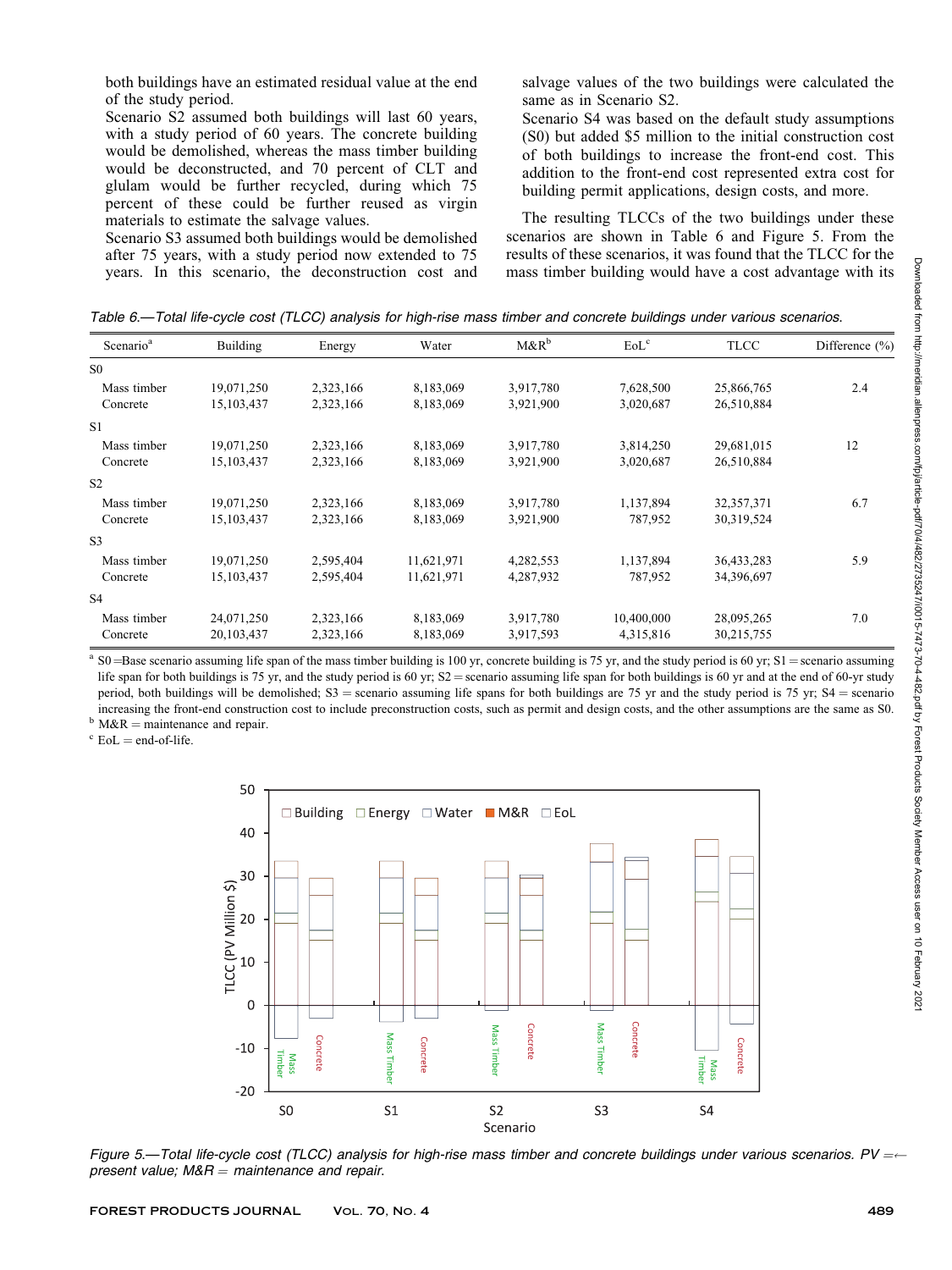longer life span (100 yr) than the concrete alternative (75 yr) when other factors are the same (see Scenario S0 and S4), and the higher front-end cost (value) showed an even greater advantage of 7.0 percent difference (Scenario S4). When the life spans of the two buildings were the same, the end-of-life cost or value of the mass timber building was not able to be offset by the higher front-end costs (see Scenario S1 [12%], S2 [6.7%], and S3 [5.9%]). In this case study, the two buildings were designed to be functionally equivalent. Thus, we assumed the same operational utility and maintenance during the building-use stage. No impact from these parts were considered in the TLCC calculations on the costperformance for the comparison of the two buildings. But if there are energy savings discovered in the new mass timber buildings, the LCC analysis would reveal more cost benefits (Liang et al. 2019).

#### Limitations

The construction costs for the two buildings were completely based on the BOM from architectural designs and a commercial construction cost database (RSMeans). Thus, the results from this study might not reflect the current actual construction costs for high-rise mass timber buildings. At the moment there is no commercial market price for the CLT product because of the limited number of manufacturers in United States. Preliminary estimations showed a selling price range from \$518 to \$601 per  $m<sup>3</sup>$ (Bédard et al. 2010, Brandt et al. 2019). In addition, the M&R costs in the mass timber building were assumed to be same as the common concrete and steel buildings because there is a lack of any historical data on the M&R for highrise mass timber buildings. With the mass timber industry and building sector's increasing knowledge of these shortcomings, a more clear and complete picture of the economic benefits of mass timber buildings will be established with the help of the LCC tool.

#### Conclusion

Cost benefits from a whole-building life-cycle perspective were examined in this study by applying the previously developed LCC tool (Liang et al. 2019) to a 12-story mass timber building with detailed design parameters. Results were then compared with a functionally equivalent concrete building. The front-end costs were 26 percent higher for the mass timber building than its concrete alternative. However, because of its estimated much higher end-of-life salvage value compared with the concrete building, the TLCC calculated for a 60-year study period reversed the cost and showed about a 2.4 percent cost advantage for the mass timer building. Additionally, this LCC analysis approach was heavily sensitive to the variation of study period and discount rate. With the extended sensitivity analysis, the TLCC for mass timber buildings would have a cost advantage if the mass timber building had a longer life span (100 yr) than the concrete alternative (75 yr) when other factors are the same, and the higher the front-end cost (value) of the mass timber buildings, the more benefits would be declared in the TLCC results. When the life spans of the two buildings are the same, the end-of-life cost or value of the mass timber building would not be able to offset the higher front-end cost. In this case study, our two buildings were designed based on functional equivalency and thus were assumed to have the same operational cost.

Therefore, there is no impact from these costs on the economic performance for the two buildings. However, if the mass timber building was designed with premium energy and water savings, then more cost benefits would be projected for the TLCC at the building's end-of-life study period. High recycling rates and values of the CLT and glulam materials used in high-rise mass timber buildings would improve the cost benefits of mass timber buildings as anticipated and observed in this study.

Environmental benefits or carbon savings from the new emerging mass timber products used in buildings have been observed. Cost to invest in such low-to-zero carbonemission buildings is trending up. Sustainability return on investment will be examined in our next analysis in which the life-cycle assessment with LCC will be combined for the same mass timber building. With more mid- to high-rise mass timber buildings being erected in North America, currently unavailable data on M&R and service life will be collected, studied, and incorporated into LCC analyses and the associated tool. This life-cycle cost analysis will be more powerful and will help investors and stakeholders to choose building strategies.

# Acknowledgments

This project was financially supported by a joint venture agreement between the USDA Forest Service, Forest Products Laboratory, and the US Endowment for Forestry & Communities, Inc., Endowment Green Building Partner $ship$  – Phase 1, no. 16-JV-11111137-094. The external reviews from Joshua Kneifel, NIST; Patrick Lavoie, FPInnovation; and Prakash Nepal, USDA Forest Service, Forest Products Laboratory, are greatly appreciated.

The use of trade or firm names in this publication is for reader information and does not imply endorsement by the US Department of Agriculture of any product or services. The Forest Products Laboratory is maintained in cooperation with the University of Wisconsin. This article was written and prepared by US Government employees on official time, and it is therefore in the public domain and not subject to copyright.

#### Literature Cited

- Abergel, T., B. Dean, and J. Dulac. 2017. Towards a zero-emission, efficient and resilient buildings and construction sector: Global status report 2017. United Nations Environment, International Energy Agency, Paris. 43 pp.
- American National Standards Institute/APA—The Engineered Wood Association (ANSI/APA). 2019. Standard for performance-rated crosslaminated timber. PRG 320-2012. ANSI/APA, Tacoma, Washington. 23 pp.
- Anderson, R., D. Atkins, B. Beck, C. Gale, C. Rawlings, and Z. Rollins. 2019. The North American mass timber state of the industry report 2019. Forest Business Network, Missoula, Montana. 108 pp.
- APA—The Engineered Wood Association (APA). 2019. APA case study: Mass timber has banks seeing green. APA, Tacoma, Washington. 4 pp.
- ASTM International. 2017. Standard practice for measuring life-cycle costs of buildings and building systems. ASTM E917-17. ASTM International, West Conshohocken, Pennsylvania. 23 pp.
- Bédard, P., F. Fournier, S. Gagnon, A. Gingras, P. Lavoie, and F. Robichaud. 2010. Manufacturing cross-laminated timber (CLT) technological and economic analysis. Report no. 201001259- 3257AAM. FPInnovations, Quebec, Canada.
- Bergman, R., M. Puettmann, A. Taylor, and K. E. Skog. 2014. The carbon impacts of wood products. Forest Prod. J. 64(7/8):220–231.
- Brandt, K., A. Wilson, D. Bender, J. D. Dolan, and M. P. Wolcott. 2019.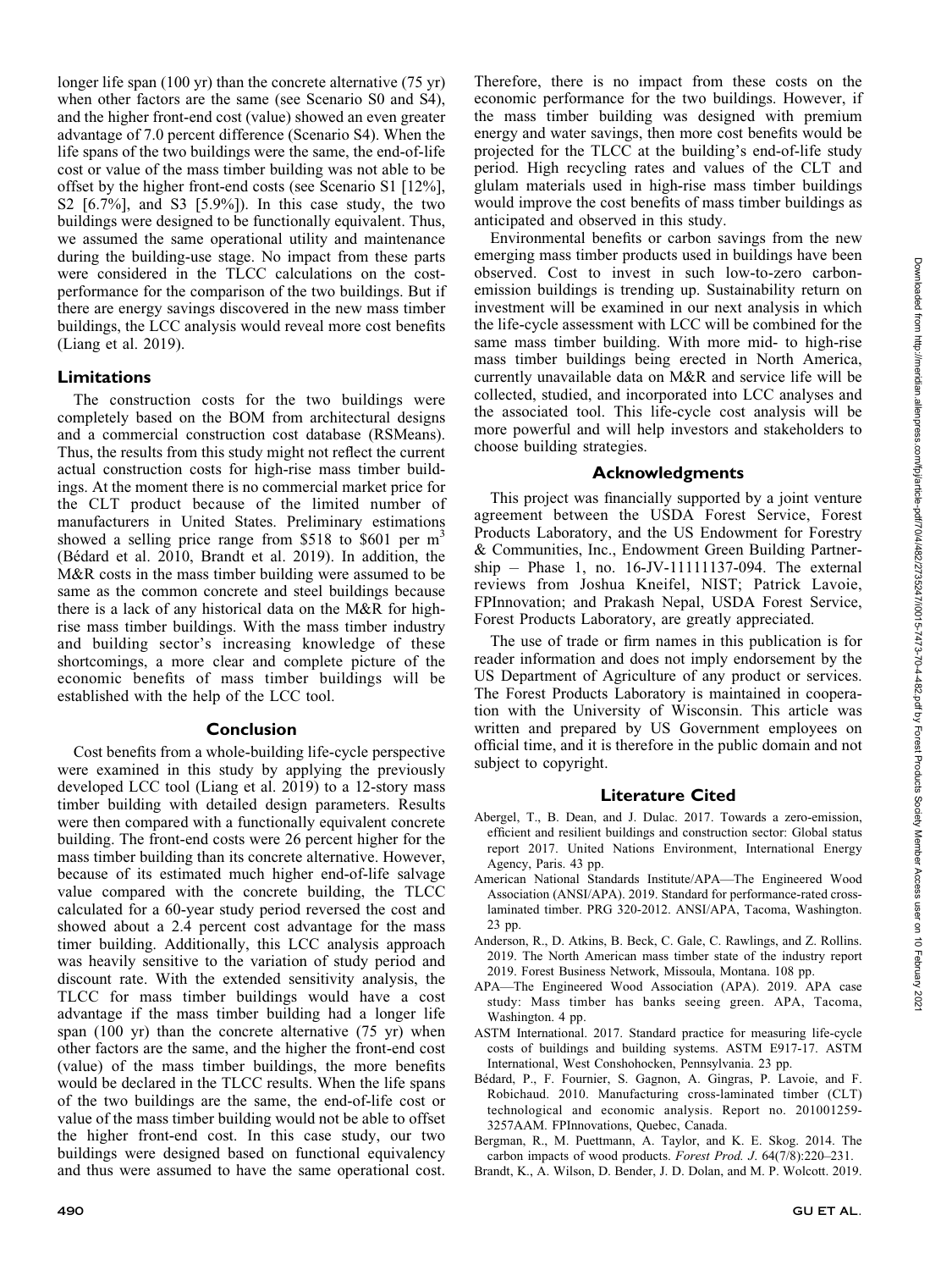Techno-economic analysis for manufacturing cross-laminated timber. BioResources 14(4):7790–7804.

- Breneman, S. and D. Richardson. 2019. Tall wood buildings and the 2021 IBC: Up to 18 stories of mass timber. WW-WSP-12. WoodWorks. 12 pp. <https://www.woodworks.org/wp-content>/ uploads/wood\_solution\_paper-TALL-WOOD.pdf. Accessed November 16, 2020.
- Cary Kopczynski & Company. 2018. Cross laminated timber feasibility study—A comparison between cross laminated timber and cast-inplace concrete framing for mid-rise urban buildings. Cary Kopczynski & Company, Seattle. [http://buildingstudies.org/pdf/related\\_studies/](http://buildingstudies.org/pdf/related_studies) Cross\_Laminated\_Timber\_Feasibility\_Study\_Feb-2018.pdf. Accessed August 22, 2020.
- Churkina, G., A. Organschi, and C. P. O. Reyer. 2020. Buildings as a global carbon sink. Nat. Sustain. 3:269–276.
- City of Portland, Oregon. 2018. <https://www.portlandoregon.gov>/. Accessed August 22, 2018.
- Dong, Y., T. Qin, S. Zhou, L. Huang, R. Bo, H. Guo, and X. Yin. 2020. Comparative whole building life cycle assessment of energy saving and carbon reduction performance of reinforced concrete and timber stadiums—A case study in china. Sustainability 12(4):1566–1589.
- Dwaikat, L. and K. Ali. 2018. Green buildings life cycle cost analysis and life cycle budget development: Practical applications. J. Build. Eng. 18:303–311.
- Evison, D. C., P. D. Kremer, and J. Guiver. 2018. Mass timber construction in Australia and New Zealand—Status, and economic and environmental influences on adoption. Wood Fiber Sci. 50:128–138.
- Fargione, J. E., S. Bassett, T. Boucher, S. D. Bridgham, R. T. Conant, S. C. Cook-Patton, P. W. Ellis, A. Falcucci, J. W. Fourqurean, T. Gopalakrishna, H. Gu, B. Henderson, M. D. Hurteau, K. D. Kroeger, T. Kroeger, T. J. Lark, S. M. Leavitt, G. Lomax, R. I. McDonald, J. P. Megonigal, D. A. Miteva, C. J. Richardson, J. Sanderman, D. Shoch, S. A. Spawn, J. W. Veldman, C. A. Williams, P. B. Woodbury, C. Zganjar, M. Baranski, P. Elias, R. A. Houghton, E. Landis, E. McGlynn, W. H. Schlesinger, J. V. Siikamaki, A. E. Sutton-Grier, and B. W. Griscom. 2018. Natural climate solutions for the United States. Sci. Adv. 4(11):eaat1869.
- Forestry Innovation Investment (FII). 2016. Brock Commons Tallwood House. <https://www.naturallywood.com/emerging-trends/tall-wood>/ brock-commons-tallwood-house. Accessed August 22, 2020.
- Framework. 2020. FRAMEWORK. [https://www.frameworkportland.](https://www.frameworkportland) com/. Accessed August 22, 2020.
- Gu, H. and R. Bergman. 2018. Life cycle assessment and environmental building declaration for the design building at the University of Massachusetts. General Technical Report FPL-GTR-255. USDA Forest Service, Forest Products Laboratory, Madison, Wisconsin. 71 pp.
- Hasburgh, L. E., S. L. Zelinka, K. J. Bourne, D. R. Tucholski, and J. P. Ouellette. 2018. Full-scale fire tests of a two-story cross-laminated timber structure. In: Proceedings of the WCTE 2018-World Conference on Timber Engineering, Seoul, August 20–23, 2018; Korean Institute of Forest Science, Seoul. 8 pp.
- Heppner, J. 2018. Personal communication.
- Intergovernmental Panel on Climate Change. 2014. Climate change 2014: Mitigation of climate change. Contribution of Working Group III to the Fifth Assessment Report of the Intergovernmental Panel on Climate Change. Cambridge University Press, Cambridge, United Kingdom and New York.
- International Organization for Standardization (ISO). 2017. Buildings and constructed assets—Service life planning—Part 5: Life-cycle costing. ISO 15686-5. ISO, Geneva.
- Islam, H., M. Jollands, and S. Setunge. 2015. Life cycle assessment and life cycle cost implication of residential buildings—A review. Renew. Sustain. Energy Rev. 42:129–140.
- Karacabeyli, B. and B. Douglas. 2013. CLT handbook. US edition. [https://www.fpl.fs.fed.us/documnts/pdf2013/fpl\\_2013\\_gagnon001.pdf.](https://www.fpl.fs.fed.us/documnts/pdf2013/fpl_2013_gagnon001.pdf) Accessed August 22, 2020.
- Kelley, S. and R. Bergman. 2017. Potential for tall wood buildings to sequester carbon, support forest communities, and create new options for forest management. Research in Progress 4851. USDA Forest Service, Forest Products Laboratory, Madison, Wisconsin. https://

<www.fpl.fs.fed.us/documnts/rips/fplrip-4851-018-NCSU-TallBldgs>-Bergman-Kelley.pdf. Accessed August 22, 2020.

- Kremer, P. D. and L. Ritchie. 2018. Understanding costs and identifying value in mass timber construction: Calculating the 'total cost of project' (TCP). Mass Timber Construc. J. 1(2018):14-18.
- Kuzman, M. K. and D. Sandberg. 2017. Comparison of timber-house technologies and initiatives supporting use of timber in Slovenia and in Sweden—The state of art. iForest – Biogeosci. Forestry 10:930–938.
- Lavappa, P. and J. Kneifel. 2018. NISTIR 85-3273-33: Energy price indices and discount factors for life-cycle cost analysis—2018 annual supplement to NIST handbook 135. National Institute of Standards and Technology, Gaithersburg, Maryland. <https://www.nist.gov>/ publications/energy-price-indices-and-discount-factors-life-cycle-costanalysis-150-2018-annual. Accessed November 16, 2020.
- Liang, S., H. Gu, R. Bergman, and S. Kelley. 2020. Comparative life cycle assessment of a mass timber building and concrete alternative. Wood Fiber Sci. 52(2):217–229.
- Liang, S., H. Gu, T. Bilek, and R. Bergman. 2019. Life-cycle cost analysis of a mass-timber building: Methodology and hypothetical case study. Research Paper FPL-RP-702. USDA Forest Service, Forest Products Laboratory, Madison, Wisconsin. 11 pp.
- Markström, E., M. K. Kuzman, A. Bystedt, and D. Sandberg. 2019 Use of wood products in multi-storey residential buildings: Views of Swedish actors and suggested measures for an increased use. Wood Mat. Sci. Eng. 14(6):404–419.
- O'Connor, J. 2004. Survey on actual service lives for North American buildings. Presented at Woodframe Housing Durability and Disaster Issues conference, Las Vegas, Nevada, October 2004.
- Oliver, C. D., N. T. Nassar, B. R. Lippke, and J. B. McCarter. 2014. Carbon, fossil fuel, and biodiversity mitigation with wood and forests. J. Sustain. Forestry 33(3):248–275.
- Oregon BEST. 2017. Advanced wood product manufacturing study for cross-laminated timber acceleration in Oregon & SW Washington. Technical Report. [http://oregonbest.org/fileadmin/media/Mass\\_](http://oregonbest.org/fileadmin/media/Mass) Timber/Accelerating\_CLT\_Manufacturing\_in\_Oregon\_\_\_SW\_ Washington\_\_2017\_\_Oregon\_BEST\_.pdf. Accessed August 22, 2020.
- Pei, S., J. Van de Lindt, A. R. Barbosa, J. Berman, H-E. Blomgren, J. Dolan, E. McDonnell, R. Zimmerman, M. Fragiacomo, and D. Rammer. 2018. Full-scale shake table test of a two story mass-timber building with resilient rocking walls. In: Proceedings of the 16th European Conference on Earthquake Engineering, Thessaloniki, Greece, June 18–21, 2018; Springer, Cham, Switzerland. pp. 1–10.
- Pierobon, F., M. Huang, K. Simonen, and I. Ganguly. 2019. Environmental benefits of using hybrid CLT structure in midrise non-residential construction: An LCA based comparative case study in the US Pacific Northwest. J. Build. Engineer. 26:100862.
- Portland, Oregon Electricity Statistics. 2018. Commercial electricity rates in Portland. <https://www.electricitylocal.com/states/oregon>/ portland/. Accessed November 30, 2020.
- RSMeans. 2018. RSMeans online. <https://www.rsmeansonline.com>/. Accessed August 22, 2018.
- Sahoo, K., R. Bergman, S. Alanya-Rosenbaum, H. Gu, and S. Liang. 2019. Life cycle assessment of forest-based products: A review. Sustainability 11(17):4722–4751.
- Sathre, R. and J. O'Connor. 2010. A synthesis of research on wood products & greenhouse gas impacts. 2nd ed. Technical Report No. TR-19R. FPInnovations, Vancouver, British Columbia, Canada. 117 pp.
- Scouse, A., S. Kelley, S. Liang, and R. Bergman. 2020. Regional and net economic impacts of high-rise mass timber construction in Oregon. Sustain. Cities Soc. 61:102154.
- Smith, R. E., G. Griffin, T. Rice, and B. Hagehofer-Daniell. 2018. Mass timber: Evaluating construction performance. Arch. Eng. Design Manag. 14(1–2):127–138.
- Tam, V., S. Senaratne, K. Le, L. Shen, J. Perica, and I. Illankoon. 2017. Life-cycle cost analysis of green-building implementation using timber applications. J. Clean. Prod. 147:458-469.
- ThinkWood. 2018. Project efficiencies. [https://www.thinkwood.com/](https://www.thinkwood.com) opportunities-for-wood/cost-efficiency. Accessed August 22, 2018.
- US Department of Energy. 2017. Water and wastewater annual price escalation rates for selected cities across the United States. https:// [www.energy.gov/sites/prod/files/2017/10/f38/water\\_wastewater](www.energy.gov/sites/prod/files/2017/10/f38/water_wastewater)\_ escalation\_rate\_study.pdf. Accessed August 22, 2020.